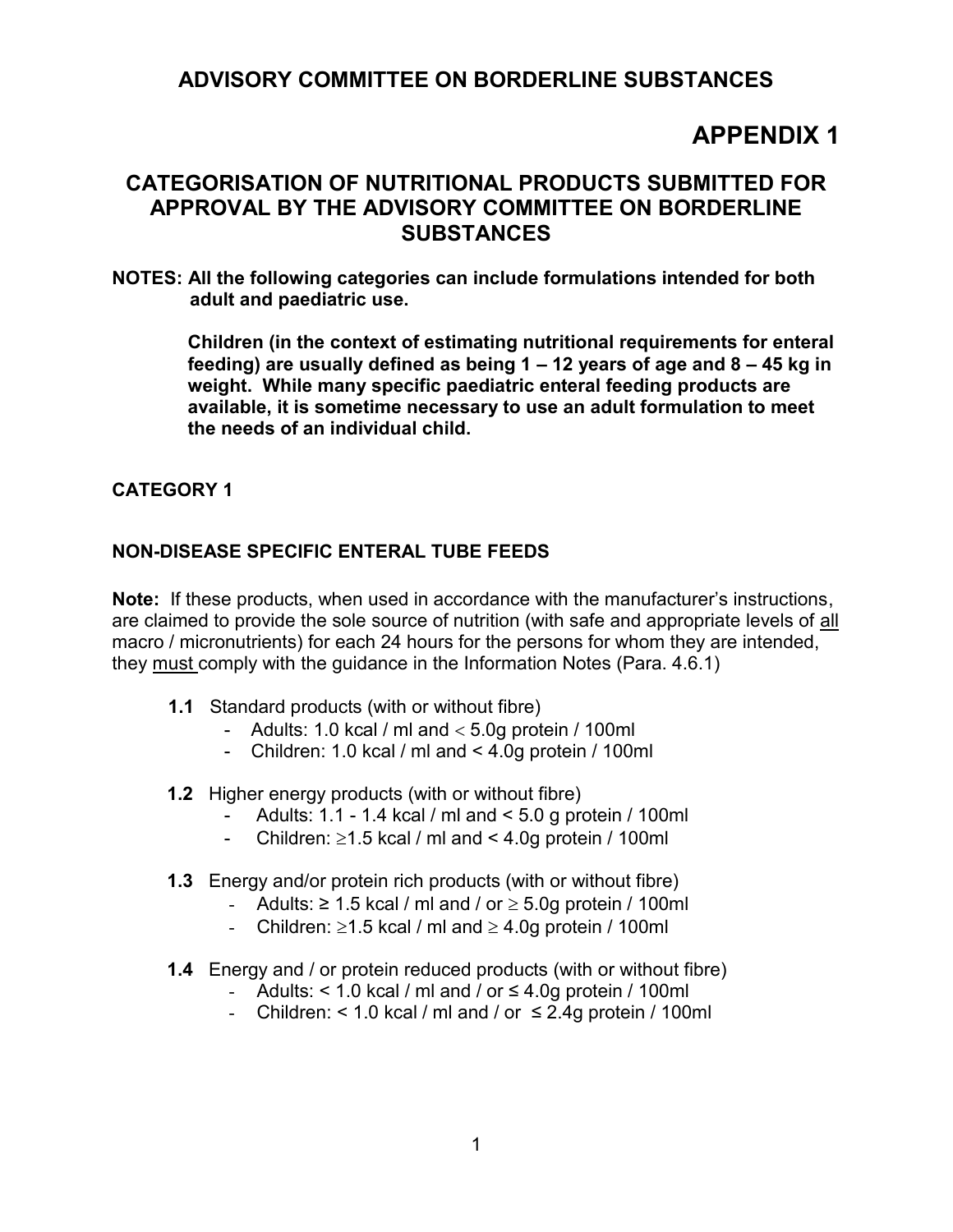## **CATEGORY 2**

## **NON-DISEASE SPECIFIC ORAL NUTRITIONAL SUPPLEMENTS**

**Note:** The nutrients provided in these products will not, on their own, meet all the identified daily nutritional needs of the persons for whom they are intended.

- **2.1** Standard products (with or without fibre)
	- Adults: 1.0 kcal / ml and  $<$  5.0g protein / 100ml
	- Children: 1.0 kcal / ml and < 4.0g protein / 100ml
- **2.2** Higher energy products (with or without fibre)
	- Adults: 1.1 1.4 kcal / ml and < 5.0 g protein / 100ml
	- Children:  $\ge$ 1.5 kcal / ml and < 4.0g protein / 100ml
- **2.3** Energy and/or protein rich products (with or without fibre)
	- Adults:  $\geq 1.5$  kcal / ml and / or  $\geq 5.0$ g protein / 100ml
	- Children:  $\ge$ 1.5 kcal / ml and  $\ge$  4.0g protein / 100ml
- **2.4** Energy and / or protein reduced products (with or without fibre)
	- Adults:  $< 1.0$  kcal / ml and / or  $\leq 4.0$ g protein / 100ml
	- Children: < 1.0 kcal / ml and / or  $\leq$  2.4g protein / 100ml

## **CATEGORY 3**

## **NUTRITIONAL PRODUCTS FOR SPECIFIC CLINICAL CONDITIONS**

**Note:** If these products, when used in accordance with the manufacturer's instructions, are claimed to provide the sole source of nutrition (with safe and appropriate levels of all macro / micronutrients) for each 24 hours for the persons for whom they are intended, they must comply with the guidance in the Information Notes (Para. 4.6.1).

- **3.1** Products in which there is removal or modification of energy and / or nutrients or where there is supplementation with energy and / or nutrients which are considered to confer significant clinical benefits in the management of disease and specific clinical conditions e.g. respiratory disease, liver disease, prematurity, glucose / galactose malabsorption
- **3.2** Products which have been specifically designed to enhance immune function, to reduce infection rates and, by virtue of specific metabolic effects on metabolism, to improve nutritional status in disease e.g. pancreatic cancer
- **3.3** Products for the clinical management of conditions of *proven* dietary allergy or intolerance in infants and children e.g. allergy to whole protein and / or disaccharide intolerance

**Note:** This does not apply to foods in cases of dietary avoidance in adults when alternative dietary sources are available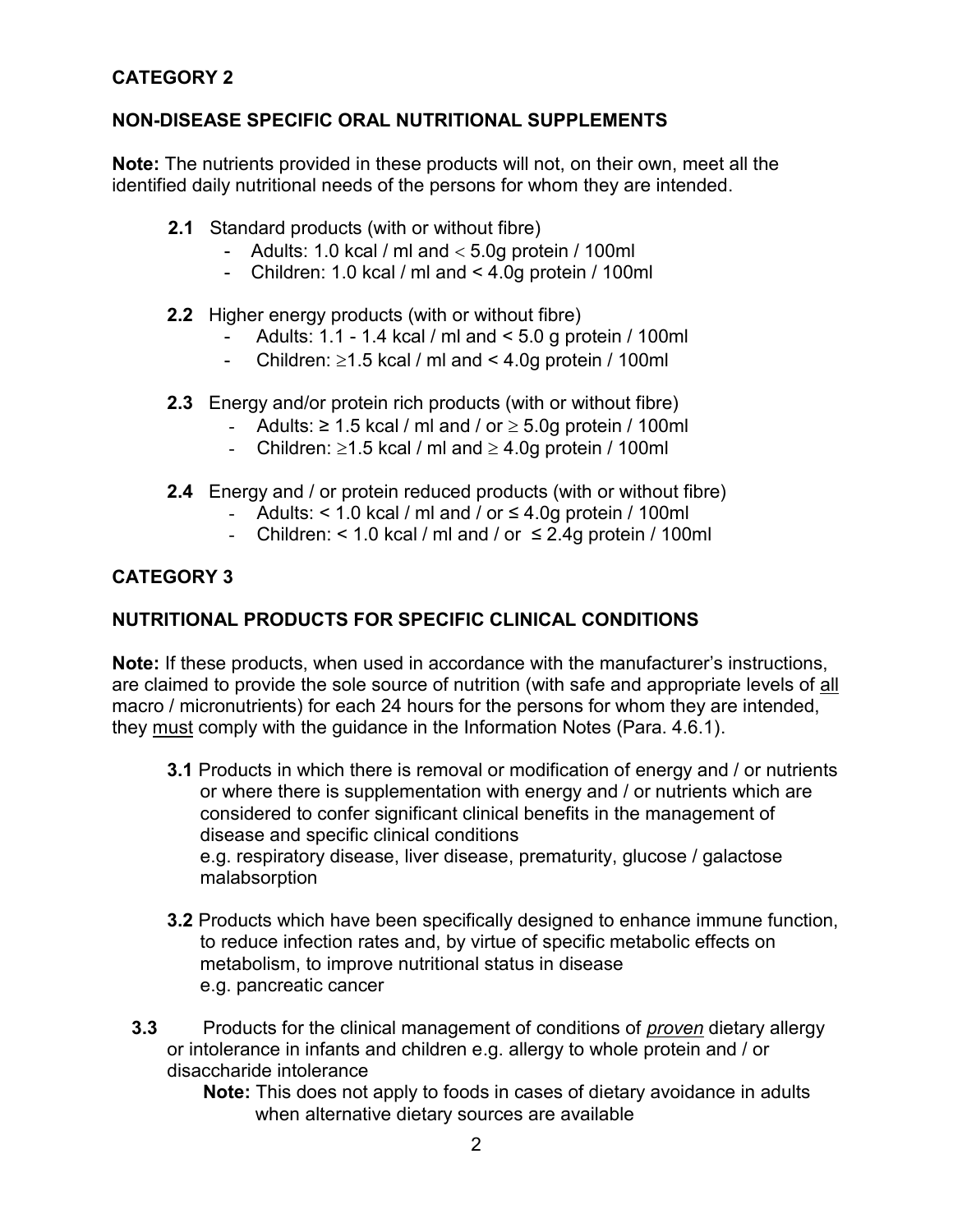## **CATEGORY 4**

#### **NUTRITIONAL PRODUCTS DESIGNED FOR THE SPECIFIC MANAGEMENT OF INHERITED METABOLIC DISORDERS**

These products are specifically designed for use in the following indicative conditions and will not, on their own, meet all the identified daily nutritional needs of the persons for whom they are intended.

#### **4.1 Products suitable for specific inherited metabolic disorders**

- **4.1.1** Glutaric aciduria (Type 1)
- **4.1.2** Homocystinuria or hypermethioninaemia
- **4.1.3** Hyperlysinaemia
- **4.1.4** Isovaleric acidaemia
- **4.1.5** Maple syrup urine disease
- **4.1.6** Methylmalonic or propionic acidaemia
- **4.1.7** Phenylketonuria
- **4.1.8** Tyrosinaemia
- **4.1.9** Urea cycle disorders (other than arginase deficiency)
- **4.1.10** Fatty Acid Oxidation Disorders
- **4.1.11** Galactosaemia
- **4.1.12** Histidinaemia
- **4.1.13** Glycogen storage disease

#### **4.2 Special supplements for use in patients with inherited metabolic disorders**

## **CATEGORY 5**

#### **STAPLE FOOD PRODUCTS DESIGNED TO OPTIMISE NUTRITIONAL STATUS AS PART OF THE CLINICAL MANAGEMENT OF FORMALLY DIAGNOSED CHRONIC DISEASE STATES**

**Note:** The nutrients provided in these products will not, on their own, meet all the identified daily nutritional needs of the persons for whom they are intended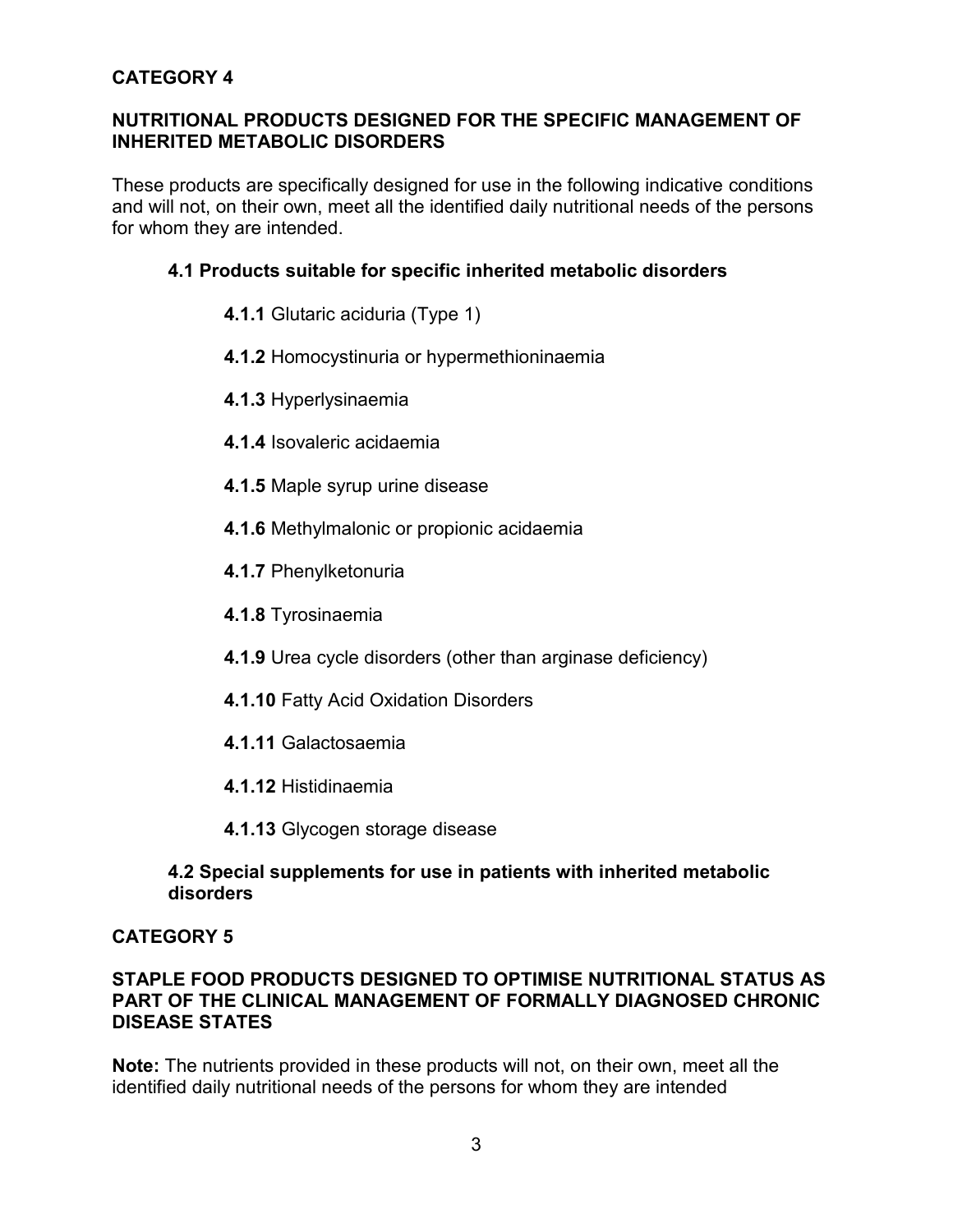#### **5.1 Gluten Free Foods**

Foods which have been specially produced, prepared or processed to reduce their gluten content and which must not contain a level of gluten exceeding 20mg / kg (20 ppm)

For the management of established gluten sensitive enteropathy

Any other potential contaminants, e.g. oats contained in these products must have been specifically produced, prepared or processed to reduce their gluten content and this must not exceed 20mg / kg (20 ppm). This must be stated in the application.

An official signed certificate of declaration of the gluten content must be submitted with every type of application.

## **5.2 Low protein foods**

- **5.2.1 for** specific use in liver failure
- **5.2.2** For use when a low protein diet is an essential part of the clinical management of an inherited metabolic disorder
- **5.2.3** For use in other conditions requiring a low protein diet

## **CATEGORY 6**

#### **NUTRITIONAL PRODUCTS DESIGNED TO ENHANCE THE SAFETY AND / OR ACCEPTABILITY OF FOODS OR FEEDS WHICH ARE PRESCRIBABLE IN ANY OF THE ABOVE CATEGORIES**

**Note:** The nutrients provided in these products will not, on their own, meet all the identified daily nutritional needs of the persons for whom they are intended.

## **6.1 Thickeners and pre-thickened foods**

 For the management of dysphagia, infantile vomiting, nausea and vomiting in pregnancy

## **6.1.1** Thickeners

## **6.1.2** Pre-thickened foods and drinks

## **6.2 Flavourings**

To improve the acceptability of unpalatable formulations.